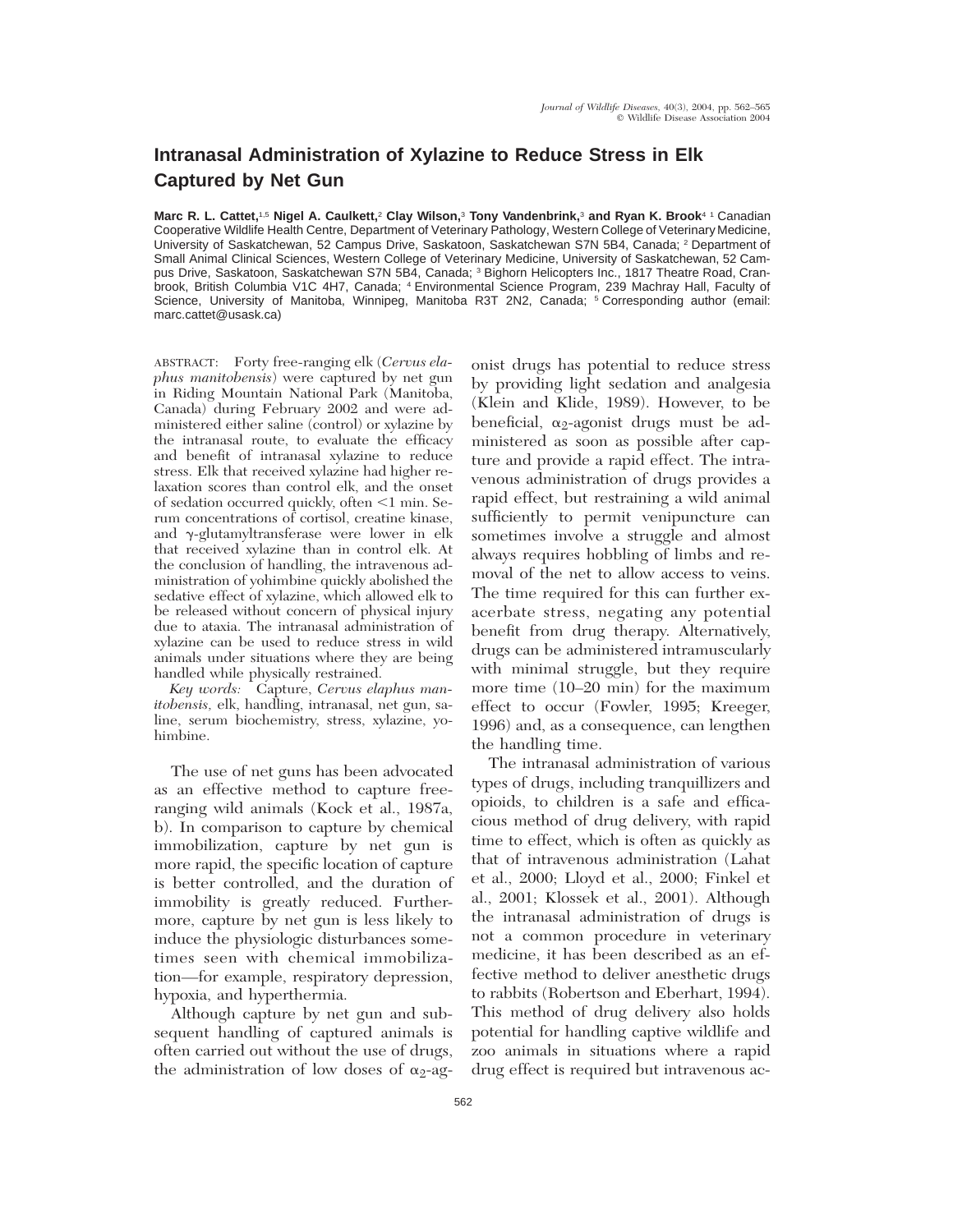cess may be difficult. As part of a study of the ecology and movement patterns of elk (*Cervus elaphus manitobensis*) in the vicinity of Riding Mountain National Park (Manitoba, Canada; 51°52'N, 100°36'W), we investigated the efficacy and benefit of xylazine administered by the intranasal route to reduce handling stress.

Between 10 and 13 February 2002, a net gun fired from a Hughes 500D helicopter was used to capture 40 elk within Riding Mountain National Park. After capture, elk were restrained with hobbles, the net was removed, and a blindfold was applied. Radio collars were fitted around the neck of 35 elk, and an ear radio transmitter was applied to an additional five animals. Identification ear tags were applied to both ears on all elk. At the conclusion of handling, blood samples (50 ml) were collected by venipuncture of the jugular vein, hobbles and blindfolds were removed, and the elk were released. Blood samples were centrifuged within 8 hr of collection to separate serum from cells. Serum samples were stored frozen (at  $-20$ C) until they were analyzed within 1 wk of collection using an Abbott Spectrum Series II biochemistry analyzer (Abbott Laboratories Diagnostic Division, Abbott Park, Illinois, USA).

A single-blind study was used to determine the efficacy and stress-reducing effect of xylazine administered by the intranasal route. Either 5 ml of saline (control) or xylazine hydrochloride (Rompun 100 mg/ml; Bayer Inc., Agriculture Division– Animal Health, Etobicoke, Ontario, Canada) was administered at 1.5–2.0 mg/kg estimated body weight using a syringe and a 15-cm feeding tube inserted into one nostril of captured animals as soon as possible after capture, often before hobbles were applied. Two handlers who were highly experienced in the capture of elk were blinded as whether saline or xylazine was administered to each animal. After the collection of blood, but before removing the hypodermic needle from the jugular vein, 10 ml of yohimbine (Antagonil; Wildlife Pharmaceuticals, Inc., Fort Collins, Colorado, USA) was administered by the intravenous route at 0.15–0.20 mg/kg to elk that received xylazine. Similarly, 10 ml of saline was administered to control elk. The allocation of xylazine or saline among elk was done randomly, with 20 animals receiving treatment and 20 animals serving as controls. The capture and handling protocol for elk was approved by the Animal Care Committee at the University of Manitoba (Winnipeg, Manatoba, protocol F01- 037).

Immediately after the release of each elk, the same handler would be asked to score the animal's level of relaxation, using a visual analog scale graded from 1 (continuously fighting against restraint) to 10 (completely relaxed throughout handling). Visual analogue scales have been used extensively in human and veterinary medicine to quantify a variety of subjective data, especially pain (Mathews, 2000).

Data were analyzed using computer software (SPSS 10.0 for Windows; SPSS Inc., Chicago, Illinois, USA). Two-way analysis of variance (ANOVA) was used to detect significant effects of treatment (xylazine vs. saline) on relaxation scores and serum biochemistry values, while controlling for sex (female vs. male) as a factor, and for times required for pursuit, drug administration, and handling as covariates (Zar, 1996). Significance was determined at  $P<0.05$ . Unless indicated otherwise, results are presented as mean  $\pm$  standard error of the mean (SE).

Hazing elk into open locations by helicopter to permit capture required no more than 6 min, during which time elk responded generally by walking, with occasional short bursts of running. Once suitably positioned, pursuit required  $16\pm5$  sec for 37 elk captured by a single net. Three other elk required two nets for capture and longer pursuit times (2.1–14.1 min). Xylazine or saline was administered by the intranasal route to elk within  $1.7\pm0.2$  min of capture, and the total handling time, from capture to the removal of hobbles,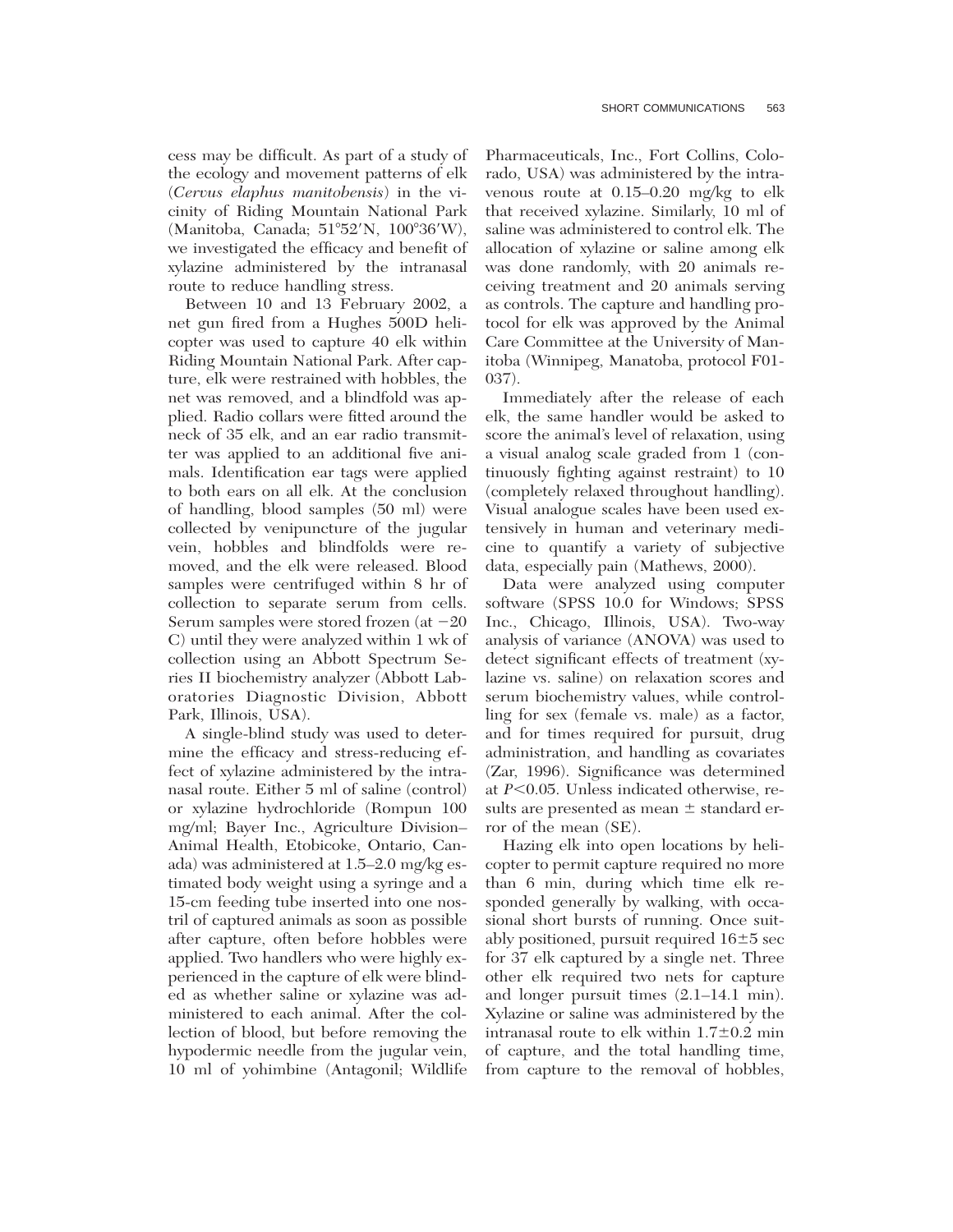was  $8.8\pm0.4$  min. Blood samples were collected, and either yohimbine or saline administered, immediately before the hobbles were removed.

Elk that received xylazine had higher relaxation scores  $(7.8\pm0.1; \text{ range}, 6.9-8.9)$ than elk that received saline  $(6.6\pm0.3;$ range, 2.7–9.3;  $F=38.7$ ,  $P<0.001$ ). Furthermore, many treated animals showed varying degrees of sedation (i.e., decrease in respiratory rate, cessation of struggling, and relaxation of limbs) within 1 min after the xylazine administration that were not observed in the control animals. Treatment elk also had lower serum concentrations of cortisol  $(75\pm4.8 \text{ vs. } 93\pm5.9 \text{ mmol}/$ l;  $F=5.1$ ,  $P<0.05$ ), creatine kinase  $(385\pm57.9 \text{ vs. } 570\pm57.1 \text{ U/l}; F=5.1,$  $P<0.05$ , and  $\gamma$ -glutamyltransferase  $(28\pm1.3 \text{ vs. } 33\pm1.3 \text{ U/l}; F=8.6, P<0.01)$ than did elk administered saline. After the removal of hobbles, most elk were on their feet immediately and running from the site of capture. A few elk that received xylazine and yohimbine remained recumbent after the removal of hobbles but rose to their feet and ran, without ataxia, after light physical stimulation.

After capture, all animals were located twice weekly by radio telemetry. A 2-yr-old male that received xylazine and an adult female that received saline were found dead at approximately 9 and 16 wk, respectively, after capture. Field necropsies were performed and predation by wolves was suspected to be the cause of death of both animals.

The administration of xylazine by the intranasal route provided a quick sedative effect and helped reduce stress during handling. Extension of the syringe with a 15 cm feeding tube was sufficient to ensure that most, if not all, the syringe content was retained in the nasal cavity of elk after injection. Evidence of sedation, including a slowing of the respiratory rate, the cessation of struggling, and relaxation of limbs, was usually apparent in treated elk within 1 min of receiving xylazine. This onset of effect is nearly as rapid as when xylazine is administered intravenously and is significantly faster than when it is administered intramuscularly, where sedation is not apparent for 15–20 min after the injection (Klein and Klide, 1989). Higher relaxation scores and lower serum cortisol concentrations in xylazine-treated elk were consistent with a lower degree of stress than those experienced by control elk. Furthermore, the lower concentration of creatine kinase in xylazine-treated elk indicated less leakage of the enzyme from muscle tissue, an observation that is consistent with reduced muscle injury as a result of struggling during restraint. The intravenous administration of yohimbine quickly abolished the sedative effect of xylazine, which allowed elk to be released without concern of physical injury due to ataxia.

Serum concentrations of  $\gamma$ -glutamyltransferase were lower in elk that were administered xylazine than in those administered saline. Although the significance of this finding is uncertain, high  $\gamma$ -glutamyltransferase concentrations have been observed in association with strenuous physical activity in other captured wild mammals, including beluga whales (*Delphinapterus leucas*; St. Aubin and Geraci, 1989) and grizzly bears (*Ursus arctos*; Cattet et al., 2003). Nevertheless, the tissue responsible for the leakage of this enzyme under stressful situations has yet to be determined.

Two radio-collared elk that died after the study were determined by field necropsy to have been killed by wolves. Given the length of time that elapsed between capture by net gun and death (9–16 wk), it appears unlikely that the procedures used during capture and handling increased the probability of predation on these animals.

In conclusion, xylazine administered by the intranasal route was effective at reducing handling stress in elk captured by net gun. The drug could be administered soon after capture, while elk were still entangled by the net, before hobbles were ap-